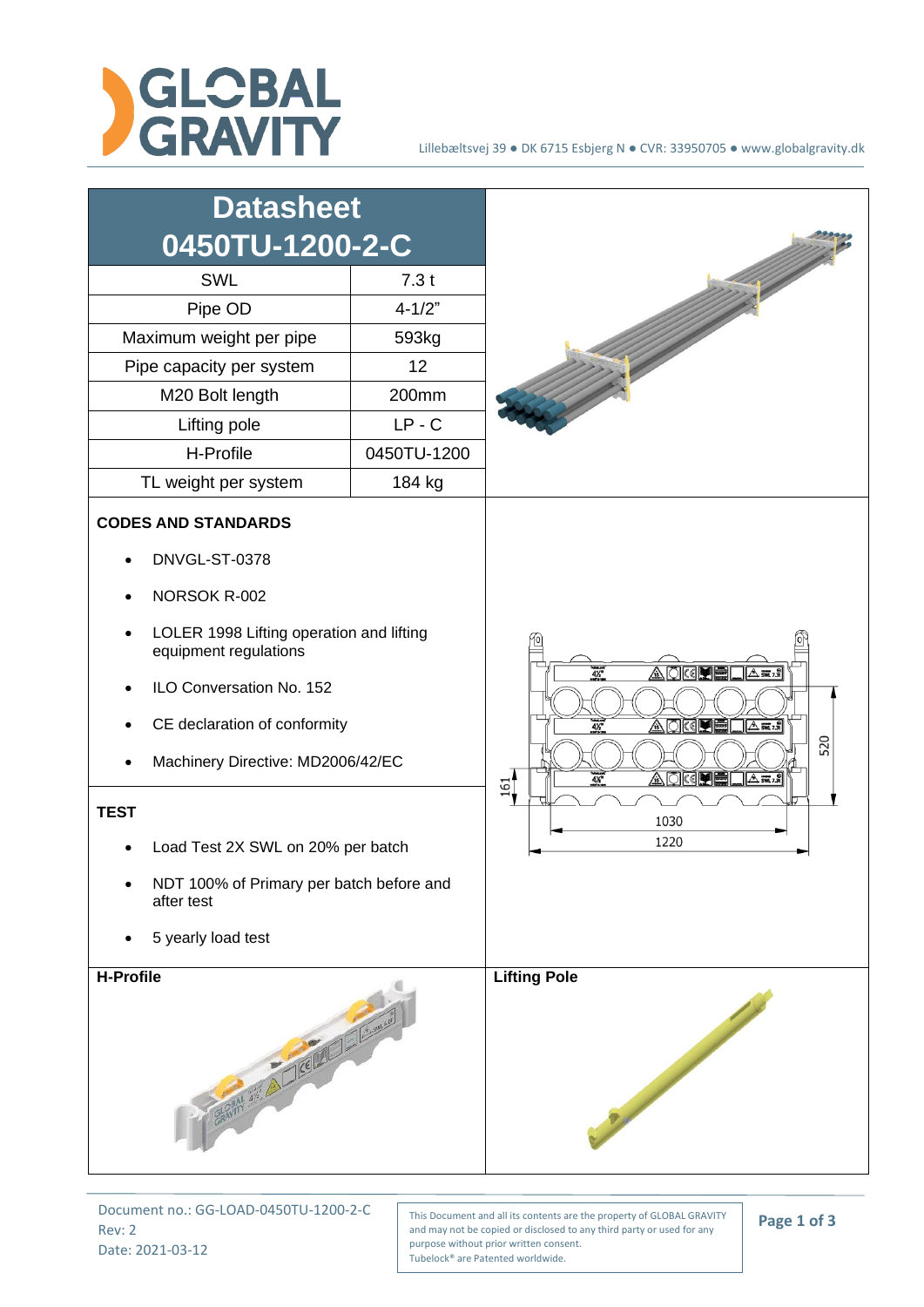

## Lillebæltsvej 39 ● DK 6715 Esbjerg N ● CVR: 33950705 ● www.globalgravity.dk



Document no.: GG-LOAD-0450TU-1200-2-C Rev: 2 Date: 2021-03-12

This Document and all its contents are the property of GLOBAL GRAVITY and may not be copied or disclosed to any third party or used for any purpose without prior written consent. Tubelock® are Patented worldwide.

**Page 2 of 3**